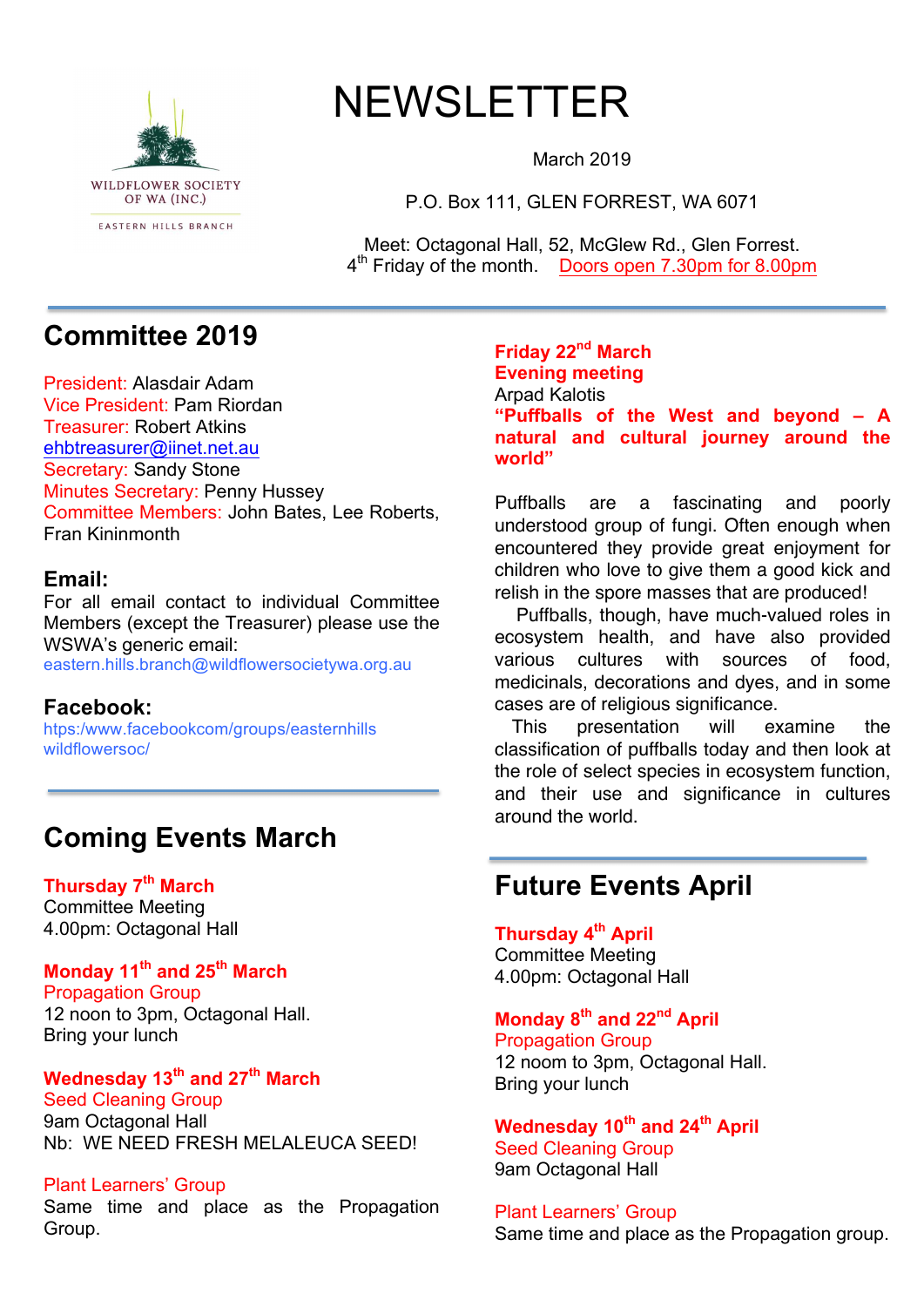#### **Friday 26 April Evening meeting "Native Bees"**

#### Terry Houston

 Terry Houston comes from Adelaide, where he first studied bees at the Waite Agricultural Research Institute, later taking a PhD in entomology at the University of Queensland. He then returned to Adelaide as Curator of Reptiles at the SA Museum. He came to the WA Museum as Curator of Insects, a position he held for 34 years.

 Although now retired, Terry continues his research interests and has recently published a book on Native Bees. He is also interested in Sandgropers (not the two-legged kind!), pollen wasps and spoon-winged lacewings.

 In this talk he will outline the diversity and importance of native bees, which promises to be a fascinating revalation, illustrated by clear photographs.

# **COMING UP - LATER**

### **BLUE SKY FESTIVAL MUNDARING 17th March 2019**

EHB will once again be having a stall at this event, held at Sculpture Park, Mundaring. The theme will be related to plants used by black cockatoos. It is also suggested that there may be children's activities organised by the WSWA Education Sub-committee.

 Please put the date in your diary and consider how you can help.

### **Excursion**

To the Herbarium to visit the Seed Centre and the Reference Herbarium. Date to be arranged – in May

# **Plant Sale 2019 Saturday 11th May (9.00am -2.00pm)**

Octagonal Hall

Please put this date in your diary. Our enthusiastic band of growers has been busy all summer tending to their charges. It can be a bit of an obsession!

Are there any new growers out there that we have yet to hear from?? You do not need large quantities of plants. Last year we ran a 'Specials' table for species with very small numbers. It seemed to work well so we will continue with it again this year.

#### **All Members**

• **Friday 10th May – Set Up Day** 8.00am -10.00am – Setting out benches and

last minute yard tidy up 10.00am -3.00pm – Grower delivery of plants 3.00pm –dark- Sorting of plants on benches

### • **Saturday 11th May – Sale Day**

8.00am-9.00am –final placement signage and tidy-up

9.00am-2.00pm SALE

2.00pm onwards –clean up

If you would like to be involved please contact Janet on 92952954 or atkinsrj@iinet.net.au . I am about to set up rosters. There are tasks for everyone. We need plant sellers, cashiers, caterers, manual labourers and signage sorters etc. This is the main fundraiser for our Branch of the WFSoc with 40% of the earnings going to the Branch

It is a fun couple of days and a good opportunity to get to know other members and learn a lot about our wonderful WA flora. Janet Atkins

*Janet Atkins*

### **CORRECTION: Attendance at Perth Hills Artisans' Market**

**Unfortunately, EHB will not be having a stall at these markets.**

# **REPORTS**

**Friday 22nd February 2019** ."Mistletoes in South-western WA"

Tony Start gave a fascinating talk about mistletoes, first explaining that they are 'hemiparasites', living on and taking some materials from the host, but they also photosynthesise and produce their own food.

 There are two mistletoe families in Australia, Santalaceae and Loranthaceae. They are a worldwide group of Gondwanan origin. Australia's species probably arrived here from India, migrating through Asia, as there is more variety in the north than the south.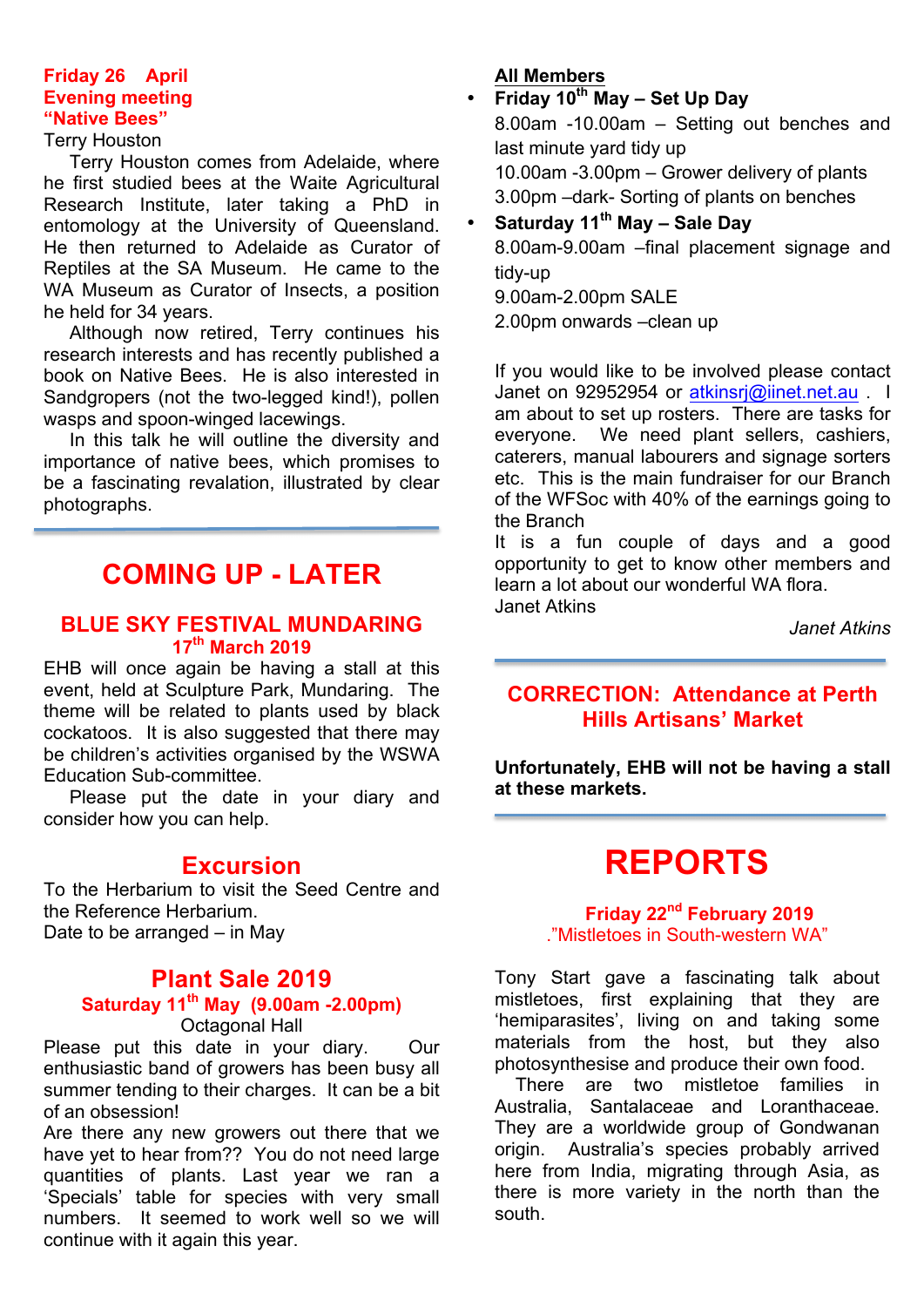In Santalaceae in SWWA there are 2 inconspicuous Dwarf Mistletoes, *Korthasella* spp and in the Kimberley 3 *Viscum* sp., related to the European mistletoe of "kissing under" fame. *K. leucotherix* is unusual in that its tiny seeds are dispersed by water pressure.

Loranthaceae has 2 mistletoe genera in SWWA, one *Lysiana casuarinae*, found on sheoaks, and 8 species of *Amyema*. Their soft foliage is important food for the caterpillars of blue and jezebel butterflies, as well as possums. The brilliant red flowers in summer attract nectar-feeding animals, especially birds and are probably an important food source in the driest months. Later in the year, birds disperse the seeds.



*Amyema preissii*

 Tony noted that mistletoes are becoming threatened in WA, as European farming methods remove habitat trees and huge fires devastate large areas of the landscape. Mistletoes have no means of surviving fire.

 One of the many questions afterwards asked whether you can take the squishy seeds and put them onto branches yourself. The answer was yes, but the branch must not be thicker than a finger.

*Penny Hussey*

### **PLANT LEARNERS' GROUP**

During 2018 a new group was formed to encourage members with limited knowledge of our wildflowers to improve their knowledge. It is very much a self-learning group, where you bring along a specimen, perhaps from your garden, and we try to identify it together. We use Florabase, our library books, the hall herbarium and anything else that might help. It has led us to learning plant anatomy and terminology.



 Of course the Plant ID workshops were a great boost and, armed with our increasing knowledge, we set out to revamp the labels in the hall garden. Have you noticed? We have well over a hundred species in our garden and we have attempted to replace worn labels, remove ones where the plant no longer exists and to add labels where they were missing. However we have no illusions that we have got it 100% correct! Please let us know if you spot an incorrect label, a spelling mistake or you can add a name to one we haven't.

 The group meets at the hall on the same days as the prop group. Please come and join us.

*Pam Riordan*

### **BOOK REVIEW**

*Good Gardens with Less Water***.** Handreck Kevin, (2008) CSIRO Publishing



There is often a lot of discussion on social media sites that have an interest in growing Australian plants regarding the use / misuse